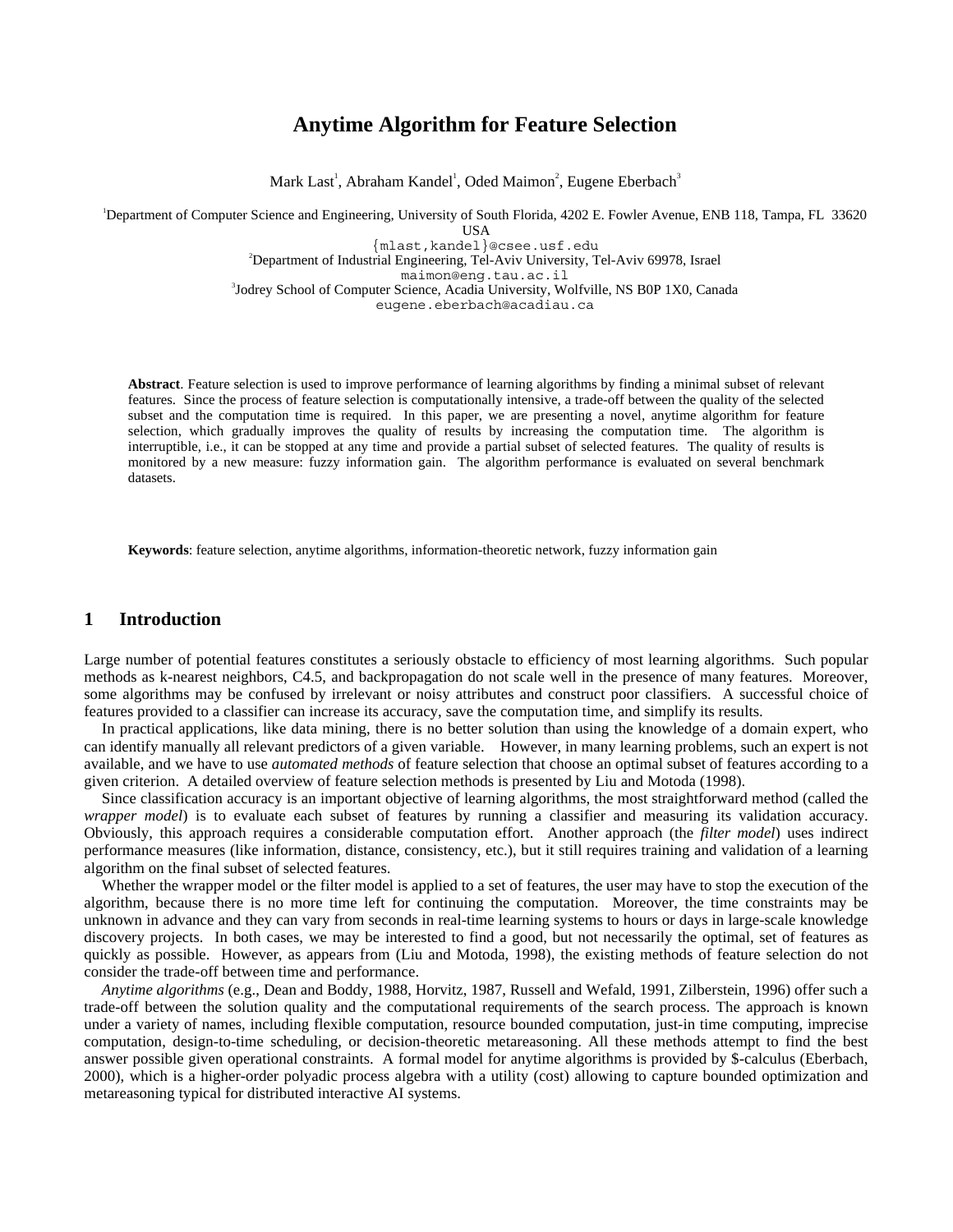In this paper, we present an information-theoretic algorithm for feature selection, which is shown theoretically and empirically to have the basic properties of anytime algorithms. We define a criterion for measuring the quality of the algorithm results and study the algorithm performance profile on several benchmark datasets. We also evaluate the performance of the algorithm, when it is run to its completion, by comparing the classification accuracy, using the selected features, to the accuracy obtained with the full set of features.

In section 2, we present a brief overview of existing feature selection methods. The information-theoretic connectionist method of feature selection is described by us in section 3. We also analyze the theoretical properties of the method and compare them to the desired properties of anytime algorithms. Section 4 reports initial experiments that study the performance of the information-theoretic method and suggests possible enhancements using \$-calculus. Finally, in section 5 we summarize the benefits and the limitations of our approach and discuss some directions for future research in the field of resource-bounded feature selection.

### **2 Overview of Feature Selection Methods**

Most feature selection techniques are limited to certain types of data. Thus, Littlestone (1988) has studied the problem of learning Boolean functions in the presence of irrelevant attributes. Littlestone's algorithm is limited to datasets with binary classes. The primary advantage of this algorithm is that the number of errors grows only logarithmically with the number of irrelevant attributes.

A number of linear dimension reducers have been developed over years. The linear methods of dimensionality reduction include *projection pursuit* (Friedman and Tukey, 1974), *factor analysis* (see Kim and Mueller, 1978), and *principal components analysis* (see Dunteman, 1989). These methods do not deal directly with eliminating irrelevant and redundant variables, but are rather concerned about transforming the observed variables into a small number of "projections", or "dimensions". The underlying assumptions are that the variables are numeric and the dimensions can be expressed as linear combinations of the observed variables (and vice versa). The methods assume each discovered dimension to represent an unobserved factor and thus provide a new way of understanding the data (similarly to the curve equation in the regression models). However, the linear methods are not able to reduce the number of original features as long as all the variables have non-zero weights in the linear combination.

John *et al.* (1994) distinguishes between two models of selecting a "good" set of features under some objective function. The *feature filter* model assumes filtering the features *before* applying an induction algorithm, while the *wrapper* model uses the induction algorithm itself to evaluate the features. The possible search strategies in the space of feature subsets include *backward elimination* and *forward selection*. The performance criterion of the wrapper model in (John *et al.,* 1994) is the prediction accuracy of the induction algorithm, estimated by *n*-fold cross validation.

A new book on feature selection by Liu and Motoda (1998) suggests a unified model of the feature selection process. Their model includes four parts: feature generation, feature evaluation, stopping criteria, and testing. In addition to the "classic" evaluation measures (accuracy, information, distance, and dependence) that can be used for removing irrelevant features, they mention important *consistency* measures (e.g., *inconsistency rate)*, required to find a *minimum* set of relevant features. By decreasing the inconsistency rate of data, both irrelevant and redundant features are removed. As indicated by Liu and Motoda (1998), consistency measures are only suitable for selecting discrete features.

Caruana and Freitag (1994) present an enhanced greedy algorithm, based on the wrapper model. Again, the metric used is the generalization performance of the learning algorithm (its accuracy over the validation data set), which significantly increases the computation time of the entire process.

Almuallim and Dietterich (1992) make use of the information theory (see Cover, 1991) for selecting relevant features. Their Mutual-Information-Greedy (MIG) Algorithm defined for Boolean noise-free features, selects a feature if it leads to the minimum conditional entropy of the classification attribute. Since the algorithm assumes noiseless data, no significance testing is required (any non-zero entropy is significant). The assumption of noise-free data leaves the MIG algorithm at quite a distance from most practical problems of feature selection.

A statistical approach to feature selection from numeric / ordinal attributes is presented by Liu and Setiono (1997). The adjacent intervals are merged until the chi-square statistic exceeds a pre-determined threshold value. The attributes discretized into a single interval can be removed as irrelevant or redundant. The algorithm is limited to first-order attributeclass correlations.

To sum-up this section, the backward elimination strategy, used by certain methods, is very inefficient for large-scale datasets, which may have hundreds and thousands of original attributes. Most forward selection wrapper methods satisfy the basic requirements of anytime algorithms, but they are highly expensive in terms of the computational effort. The existing filter algorithms are computationally cheaper, but they are evaluating features in a random order, making them more similar to *contract* algorithms, where intermediate results are hardly useful. In the next section, we are describing the informationtheoretic method of feature selection, initially introduced by us in (Maimon, Kandel, and Last, 1999) and (Last and Maimon,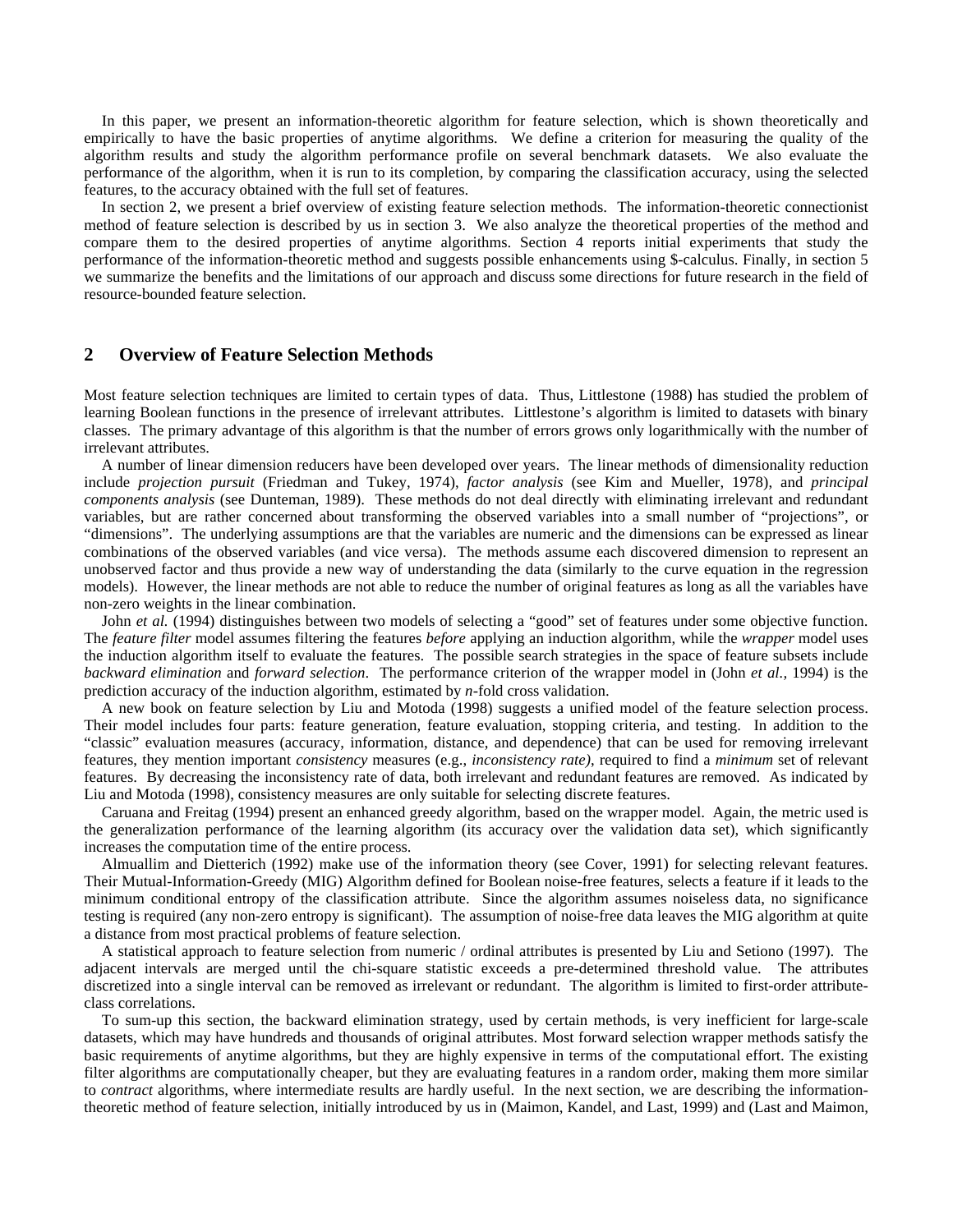1999). As shown in this paper for the first time, the method is much faster than the wrapper techniques and it can be implemented as an anytime algorithm, when the computation time is limited.

### **3 Information-Theoretic Method of Feature Selection**

Our method selects features by constructing an *information-theoretic connectionist network*, which represents interactions between the predicting (*input*) attributes and the classification (*target*) attributes. The minimum set of input attributes is chosen by the algorithm from a set of *candidate input* attributes. The network construction procedure is described in subsection 3.1. The theoretical properties of the algorithm in the context of anytime computation are evaluated in sub-section 3.2.

#### **3.1 Network Construction Algorithm**

An information-theoretic network is constructed for each target attribute separately. It consists of the root node, a changeable number of hidden layers (one layer for each input attribute), and a target layer. Each hidden (target) layer consists of nodes representing different values of an input (target) attribute. The network differs from the structure of a standard decision tree (see Quinlan, 1986 and 1993) in two aspects: it is restricted to the same input attribute at all the nodes of each hidden layer and it has interconnections between the terminal (unsplitted) nodes and the final nodes, representing the values of the target attribute

Without loss of generality, we present here a search procedure for constructing a multi-layer network of a *single* target attribute *Ai* . In a general case, the network should be re-built (starting with Step 4) for every target attribute defined in a database.

*Step1 -* Given a relation schema and available domain knowledge, partition the schema into a subset of *candidate input* and a subset of *target* attributes.

*Step 2 - Enter a minimum significance level*  $\alpha$  *for splitting a network node (default:*  $\alpha = 0.001$ *).* 

*Step 3 -* Read records of a relation. Records with non-valid or missing target values are ignored by the algorithm. Missing values of candidate input attributes are encoded in a pre-determined form (e.g., by assigning them a special code).

*Step 4* - Initialize the structure of the information-theoretic network to a single root node associated with all records and a target layer for values of the target attribute. Initialize to zero  $MI(A_i; I_i)$ , the estimated mutual information (Cover, 1991) between the target attribute  $A_i$  and the set of input attributes  $I_i$ .

*Step 5 -* If the maximum number of layers (equal to the number of candidate input attributes) is exceeded, **stop** and return the list of selected (input) attributes. Otherwise, go to the next step.

*Step 6-* Repeat for every candidate input attribute *Ai'*, *which is not in the network*:

*Step 6.1* – Initialize to zero the degrees of freedom and the estimated conditional mutual information (*MI* ( $A_i$ , ;  $A_i / I_i$ )) of the candidate input attribute and the target attribute, given the final layer of hidden nodes.

*Step 6.2 – If A<sub>i</sub>* is a continuous attribute, then find the best partitioning of the attribute. The details are provided in (Last and Maimon, 1999).

*Step 6.3* – Else (if the attribute  $A_i$  is discrete), Do

*Step 6.3.1* - Repeat for every node z of the final hidden layer:

*Step 6.3.1.1 -* Calculate the estimated conditional mutual information of the candidate input attribute *i'* and the target attribute *i*, given the node *z* (*MI* ( $A_i$ ;  $A_i$  / *z*)).

*Step 6.3.1.2 -* Calculate the statistical significance of the estimated conditional mutual information, by using the likelihood-ratio statistic (based on Rao and Toutenburg, 1995).

*Step 6.3.1.3 - If the likelihood-ratio statistic is significant, mark the node as "splitted" and increment the estimated* conditional mutual information of the candidate input attribute and the target attribute, given the final hidden layer of nodes  $(MI(A_i; A_i/I_i))$ ; else mark the node as "terminal".

*Step 6.3.1.4* - Go to next node.

*Step 6.3.2* - Go to next candidate input attribute.

*Step 6.3.3* - EndDo

*Step 7 -* Find a candidate input attribute maximizing the estimated conditional mutual information ("the best candidate attribute").

*Step 8 -* If the maximum estimated conditional mutual information is zero, **stop** and return the list of input attributes. Otherwise, go to the next step.

*Step 9 -* Add a new hidden layer to the network: make the best candidate attribute a new input attribute and define new nodes for a Cartesian product of splitted hidden nodes in the previous layer and the values of the best candidate attribute.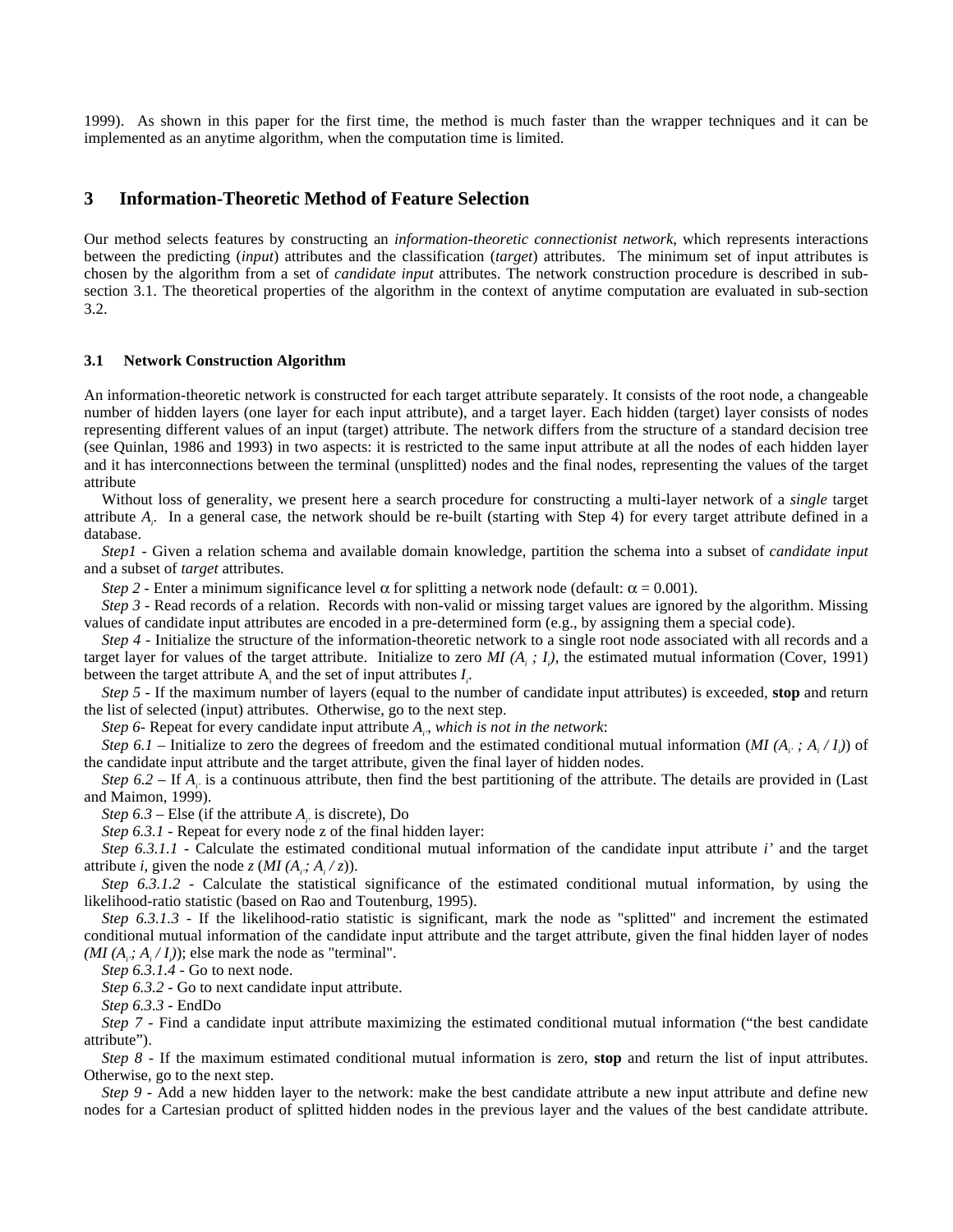Increment the estimated mutual information *MI* ( $A_i$ ;  $I_i$ ) by the amount of estimated conditional mutual information *MI* ( $A_i$ ;  $A_i$  $\langle I_i \rangle$  at the current layer. According to the chain rule (see Cover, 1991), the overall mutual information between  $I_i$  and  $A_i$  is equal to the sum of conditional mutual informations at all the hidden layers.

#### *Step 10* - Go to Step 5.

An example of an information-theoretic connectionist network, which has three hidden layers (related to three selected attributes), is shown in Fig. 1. The performance of the algorithm is evaluated in Section 4 below.



**Fig. 1.** Information-Theoretic Network: Credit Dataset

#### **3.2 Anytime Properties of the Information-Theoretic Algorithm**

According to Zilberstein (1996), the desired properties of anytime algorithms include the following: *measurable solution quality*, which can be easily determined at run time, *monotonicity* (quality is a non-decreasing function of time), *consistency* of the quality w.r.t. computation time and input quality, diminishing returns of the quality over time, interruptibility of the algorithm (from here comes the term *any time*), and preemptability with minimal overhead. Thus, measuring the quality of the intermediate results is the key concept of anytime algorithms. Below, we are discussing several alternatives for measuring the quality of an information-theoretic network.

The most straightforward quality measure is the *classification accuracy* of the model on the training cases. Training accuracy is a non-decreasing function of time, since at each iteration, the algorithm adds a new feature to make the model more accurate. However, this parameter cannot be used as a direct indicator of the solution quality due to the well-known problem of overfitting (see Mitchell, 1997): the model having the highest training accuracy does not necessarily generalize best on the new (validation) cases. This implies that we should use a separate *validation set* for evaluating the quality of the selected features. A similar approach of combining the training and the validation error rates is used by the CART<sup>M</sup> method (Breiman et al., 1984). However, the calculation of the validation accuracy has two serious limitations: it reduces the size of the available training set and increases the computation time (which makes the quality less *recognizable*). Moreover, the accuracy measures may be problematic for datasets with skewed class distributions. This leads us to considering measures, which are computationally cheaper and more general than the classification rate.

Since the network construction is aimed at maximizing the mutual information between a set of input attributes and the target attribute (see Step 7 in the algorithm), we can use the mutual information itself as the quality measure of the network. Mutual information is defined by (Cover 1991) as the difference between unconditional and conditional entropies (*MI* (*A<sub>i</sub>*: *I<sub>i</sub>*)  $=$  *H*( $A_i$ ) - *H*( $A_i$ / $I_i$ )). For an empty set of selected features, the mutual information is zero. Adding input features decreases the conditional entropy and increases the mutual information. The optimal value of the mutual information is equal to the unconditional entropy of the target attribute, which is different for every dataset. This means that the mutual information is not a *normalized* quality function (see Zilberstein, 1993). The quality of the estimated mutual information depends on another parameter: significance level, defined in the step 2 of the algorithm. Thus, the *user perception* of the quality of the results may be a complex, non-linear function of both the mutual information and its statistical significance. A general fuzzy-theoretic approach to automating the human perception of data is described in (Last and Kandel, 1999).

To represent the automated perception of the network quality, we will use here a new measure, called *fuzzy information gain*, which is defined as follows: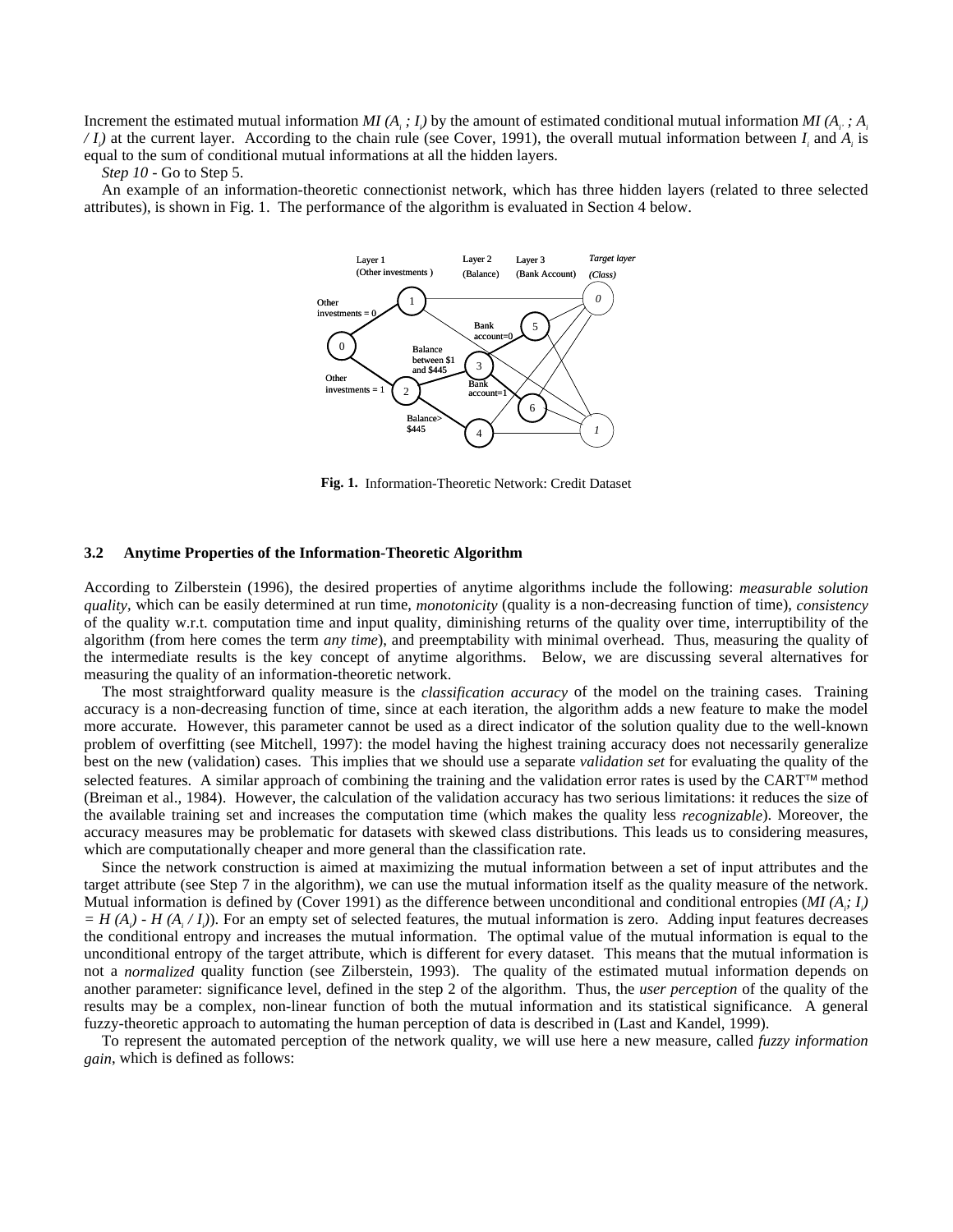$$
FGAIN = \frac{2}{1 + e^{out}}, \quad out = \frac{\beta \alpha H(A_i / I_i)}{M I(A_i; I_i)}
$$
(1)

Where

 $H(A_i/I_i)$  - estimated conditional entropy of the target attribute  $A_i$ , given the set of input attributes  $I_i$ 

*MI*  $(A_i; I_i)$  - estimated mutual information between the target attribute  $A_i$  and the set of input attributes  $I_i$ 

 $\alpha$  - significance level, used by the algorithm

β - scaling factor, representing the perceived utility ratio between the significance level and the estimated mutual information. The meaning of different values of β is demonstrated in Fig. 2. The shape of *FGAIN (MI)* varies from a step function for low values of β (about 1) to almost a linear function, when β becomes much higher (about 500). Thus, β can be used to represent the level of user-specific quality requirements.



**Fig. 2.** Fuzzy Information Gain as a function of *MI*, for three different values of β.

*Interpretation.* FGAIN is defined above as a continuous monotonic function of three parameters:  $\alpha$ ,  $H(A_i/I_i)$ , and  $MI(A_i;$ *I<sub>i</sub>*). It is non-increasing in the significance level α, because lower α means higher confidence and, consequently, higher quality. In the ideal case  $\alpha = 0$ , which implies that *FGAIN* is equal to one. *FGAIN* is also non-increasing in the conditional entropy  $H(A_i/I_i)$ , because lower conditional entropy represents lower uncertainty of the target attribute, given the values of the input attributes. If the target attribute is known perfectly  $(H(A_i / I_i) = 0)$ , *FGAIN* obtains the highest value (one). On the other hand, *FGAIN* is non-decreasing in the mutual information  $MI(A_i; I_i)$  that represents the decrease in the uncertainty of the target. When  $MI(A_i; I_i)$  becomes very close to zero,  $FGAIN$  becomes exponentially small.

Now we need to verify that our method of feature selection has the desired properties of anytime algorithms, as defined by Zilberstein (1996). The conformity with each property is checked below.

- *Measurable quality*. According to equation (1), the Fuzzy Information Gain can be calculated directly from the values of conditional entropy and mutual information after each iteration of the algorithm.
- *Recognizable quality*. In (Last and Maimon, 1999), we have shown that the mutual information can be calculated incrementally by adding the conditional mutual information of each step to the mutual information at the previous step. This makes the determination of *FGAIN* very fast.
- *Monotonicity*. According to Steps 7 9 of the algorithm, a new attribute is added to the set of input attributes only if it causes an increase in the mutual information. This means that the mutual information is a non-decreasing function of run time. Since one can easily verify, that the Fuzzy Information Gain is a monotonic non-decreasing function of *MI*, the monotonicity of the quality is guaranteed. In fact, *FGAIN* is a step function, since no new results can be available between the completions of two succeeding iterations. An example of such quality function is shown by Zilberstein (1993).
- *Consistency*. The theoretical run time of the algorithm has been shown by us in (Last and Maimon, 1999) to be quadratic-logarithmic in the number of records and quadratic polynomial in the number of initial candidate input attributes. In the next section, we are going to analyze experimentally the performance profile of the algorithm on datasets of varying size and quality.
- *Diminishing returns*. This property is very important for algorithm's practical usefulness: it means that after a small part of the running session, the results are expected to be sufficiently close to the results at completion time. We could prove this property mathematically, if we could show that the mutual information is a concave function of the number of input attributes. Though the last proposition is not true in a general case, it is possible to conclude from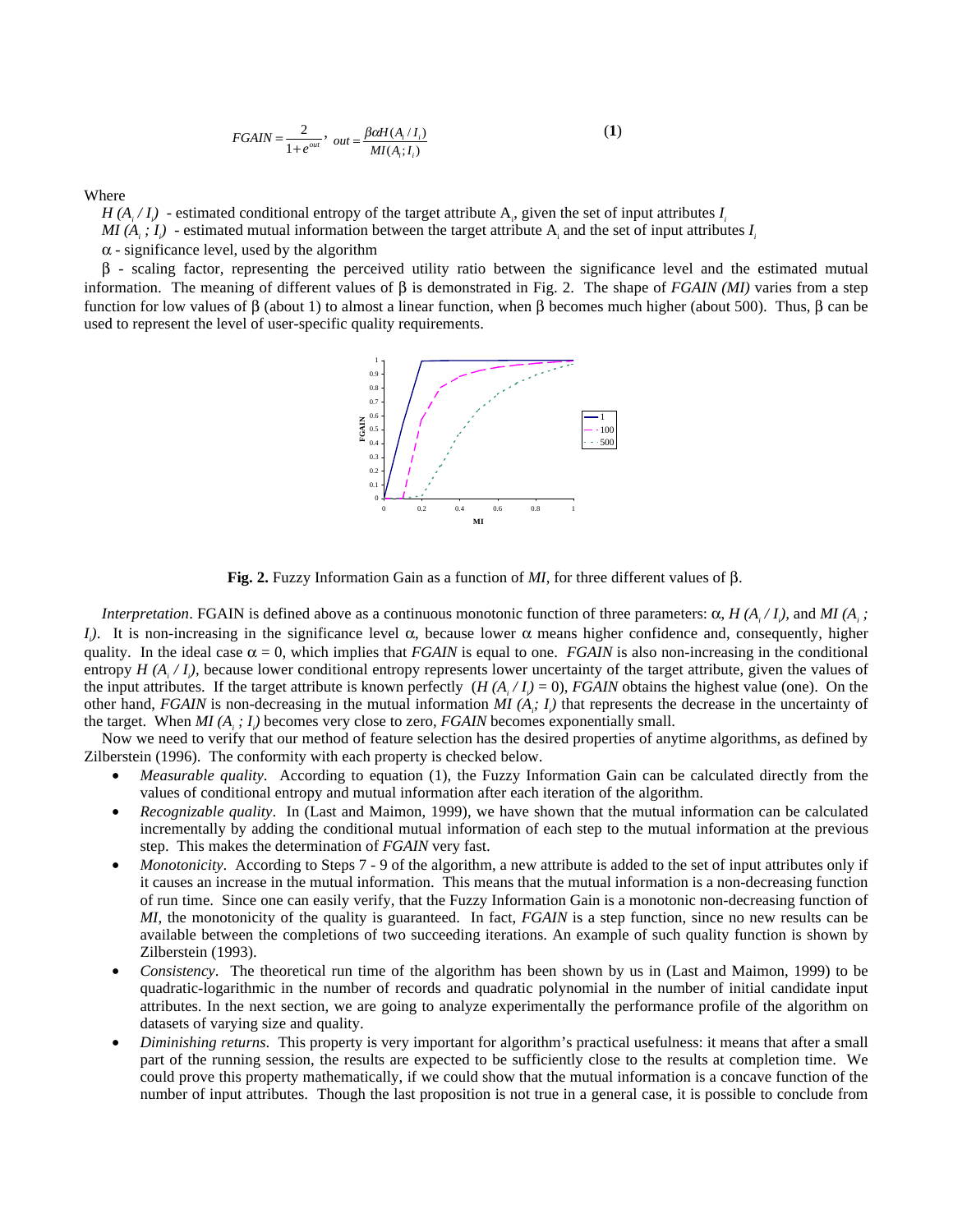Fano's inequality (see Cover, 1991) that the mutual information is *bounded* by a concave function. The actual concavity of *FGAIN* is evaluated empirically in the next section.

- *Interruptibility*. The algorithm can be stopped at any time and provide the current list of selected attributes. Before the completion of the first iteration, the algorithm will provide an empty list resulting in zero quality. Each iteration forms, what is called, a *contract anytime algorithm*, i.e. the corrections of *FGAIN* are available only after termination of an iteration.
- *Preemptability*. Since the algorithm maintains the training data, the list of input attributes, and the structure of the information-theoretic network, it can be easily resumed after an interrupt. If the suspension is expected to be long, all the relevant information may be stored in files on a hard disk.

### **4 Experimental Results**

According to Zilberstein (1996), the performance profile (PP) of an anytime algorithm denotes the expected output quality as a function of the execution time *t*. Since there are many possible factors affecting the execution time, the performance profile, in many cases, has to be determined empirically and not analytically. To study the performance profile of the information-theoretic method for feature selection, we have applied it to several benchmark datasets, available from the UCI Machine Learning Repository (Blake and Merz, 1998). Rather than measuring the absolute execution time of the algorithm on every dataset, we have normalized it with respect to the *completion time*, which is the minimal time, when the expected quality is maximal (Zilberstein, 1993). Obviously, this relative time is almost independent of the hardware platform, used for running the algorithm.



**Fig. 3.** Performance profile of the information-theoretic algorithm

We have used seven datasets for our analysis (see Table 1), but in two datasets (Breast and Iris), the run time was too short to be detectable by the computer system (Pentium II 400 MHZ). Thus, we are presenting in Fig. 3 performance profiles for five datasets only. Two important observations can be made from this chart. First, we can see that *FGAIN* is a nondecreasing function of execution time. The second observation is about the diminishing returns: except for the Chess dataset, the performance profiles are *concave* functions of time. We have explained the theoretical background of this result in subsection 3.2 above.

The number of selected features in each dataset and the absolute execution times are shown in Table 1. The size of the datasets varies between 150 and 3,196 cases. The total number of candidate input attributes is up to 36, including nominal and continuous features. On average, less than 30% of the attributes have been selected by the algorithm, when it was run to its termination. The completion time starts with undetectable (less than 0.1 sec.) and goes up to 1.65 sec. for the Diabetes dataset, which has 768 records and 8 continuous attributes. These times are significantly lower than the execution times of a wrapper selector, which may vary between 16sec and several minutes for data sets of similar size (see Liu and Motoda, 1998).

 Another question is how useful are the selected features for the classification task? The selected features can be considered useful, if a classifier's accuracy remains at approximately the same level. To verify this assumption, we have partitioned each dataset into training and validation records, keeping the standard 2/3 : 1/3 ratio (Liu and Motoda, 1998). The C4.5 algorithm (Quinlan, 1993) has been trained on each dataset two times: before and after feature selection. The error rate of both models has been measured on the same validation set. The minimum and the maximum error rates have been calculated for a 95% confidence interval. As one can see from Table 2, the error rate of C4.5 after feature selection is not significantly different from its error rate with all the available features. Moreover, it tends to be slightly lower after applying the feature selection algorithm. One exception is the Chess dataset, where the error rate has increased beyond the upper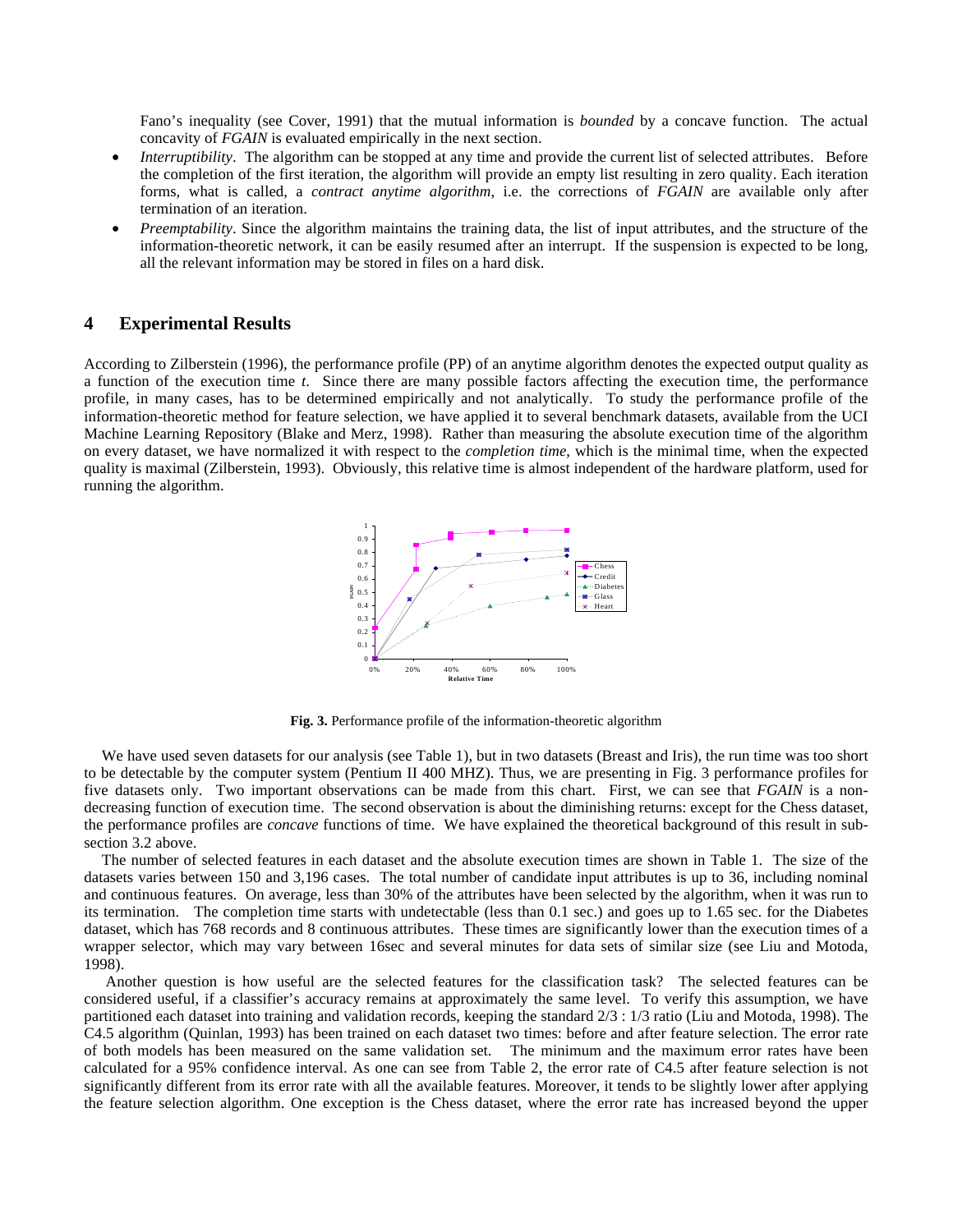bound of the confidence interval. Due to the feature selection procedure, the stability of the error rate is accompanied, in most datasets, by a considerable reduction in the size of the decision tree model (measured by the number of tree nodes).

The novelty of our approach is that it allows capturing the trade-off between the solution quality and the time saved and/or complexity of classification represented by the number of input attributes. This can be crucial for classification algorithms working with a large number of input attributes, or with real time constraints. Alternative quality measures and costs of metareasoning can be studied in the process algebra framework provided by \$-calculus (Eberbach, 2000) which formalizes anytime algorithms. For example, in terms of \$-calculus expressing the tradeoff between the quality solution and the time, can be thought as a new measure *FGAIN*<sub> $T=(1-t)$ </sub> *FGAIN*, where *t* is a normalized execution time (assuming that the execution time is bounded), or alternatively *out* in *FGAIN* can be modified.

Another benefit of \$-calculus would be if we have a complete system consisting of several modules working in parallel, sequentially, or alternatively as we have in multi-agent systems. In other words, \$-calculus tries to address such questions like: having two systems performing their own classifications, what will be the final quality combining them into one system. \$-calculus should allow to integrate, for instance, data-mining perception and learning modules with action selection and monitoring. The key aspect is the separability of the quality/cost measures, allowing to express the quality of the whole system as the function of its component qualities.

| <b>Dataset</b> | Data<br><b>Size</b> |                | <b>Classes Continuous Nominal Attributes Attributes</b> |                | <b>Total</b>   | <b>Selected</b> | Completion<br>Time (sec.) |
|----------------|---------------------|----------------|---------------------------------------------------------|----------------|----------------|-----------------|---------------------------|
| <b>Breast</b>  | 699                 | $\overline{c}$ | 9                                                       | $\overline{0}$ | 9              | 3               | -                         |
| Chess          | 3196                | 2              | $\overline{0}$                                          | 36             | 36             | 9               | 0.28                      |
| Credit         | 690                 | $\overline{2}$ | 6                                                       | 8              | 14             | 3               | 1.04                      |
| Diabetes       | 768                 | 2              | 8                                                       | $\overline{0}$ | 8              | $\overline{4}$  | 1.65                      |
| Glass          | 214                 | 6              | 9                                                       | $\Omega$       | 9              | 3               | 0.61                      |
| Heart          | 297                 | 2              | 6                                                       | 7              | 13             | 3               | 0.22                      |
| Iris           | 150                 | 3              | $\overline{4}$                                          | $\theta$       | $\overline{4}$ | 1               | -                         |
| Mean           | 859                 | 3              | 6                                                       | 7              | 13.3           | 3.6             | 0.76                      |

**Table 1.** Feature selection: summary of results

**Table 2.** Error rate and tree size of C4.5 before and after feature selection

|                 | Validation | Before F.S. |            | After F.S. |       |           |                   |
|-----------------|------------|-------------|------------|------------|-------|-----------|-------------------|
| Dataset         | Items      | Tree Size   | Error Rate | Min.       | Max.  | Tree Size | <b>Error</b> Rate |
| <b>Breast</b>   | 204        | 29          | 5.4%       | 2.3%       | 8.5%  | 19        | 4.9%              |
| Chess           | 1025       | 45          | 1.3%       | 0.6%       | 2.0%  | 29        | 3.0%              |
| Credit          | 242        | 26          | 14.5%      | 10.0%      | 18.9% | 3         | 14.0%             |
| <b>Diabetes</b> | 236        | 63          | 28.4%      | 22.6%      | 34.1% | 23        | 23.3%             |
| Glass           | 71         | 39          | 36.6%      | 25.4%      | 47.8% | 39        | 33.8%             |
| Heart           | 93         | 33          | 19.4%      | 11.3%      | 27.4% | 16        | 24.7%             |
| Iris            | 49         | 9           | $0.0\%$    | 0.0%       | 9.5%  | 5         | 2.0%              |

## **5 Summary**

In this paper, we have presented a novel algorithm for feature selection, which can be interrupted at any time and provide us with a partial set of selected features. The quality of the algorithm results is evaluated by a new measure, the fuzzy information gain, which represents the user perception of the model quality. The performance profile of the algorithm has been shown to be a non-decreasing and mostly concave function of execution time. The quality of the final output has been confirmed by applying a data mining algorithm (C4.5) to a set of selected features.